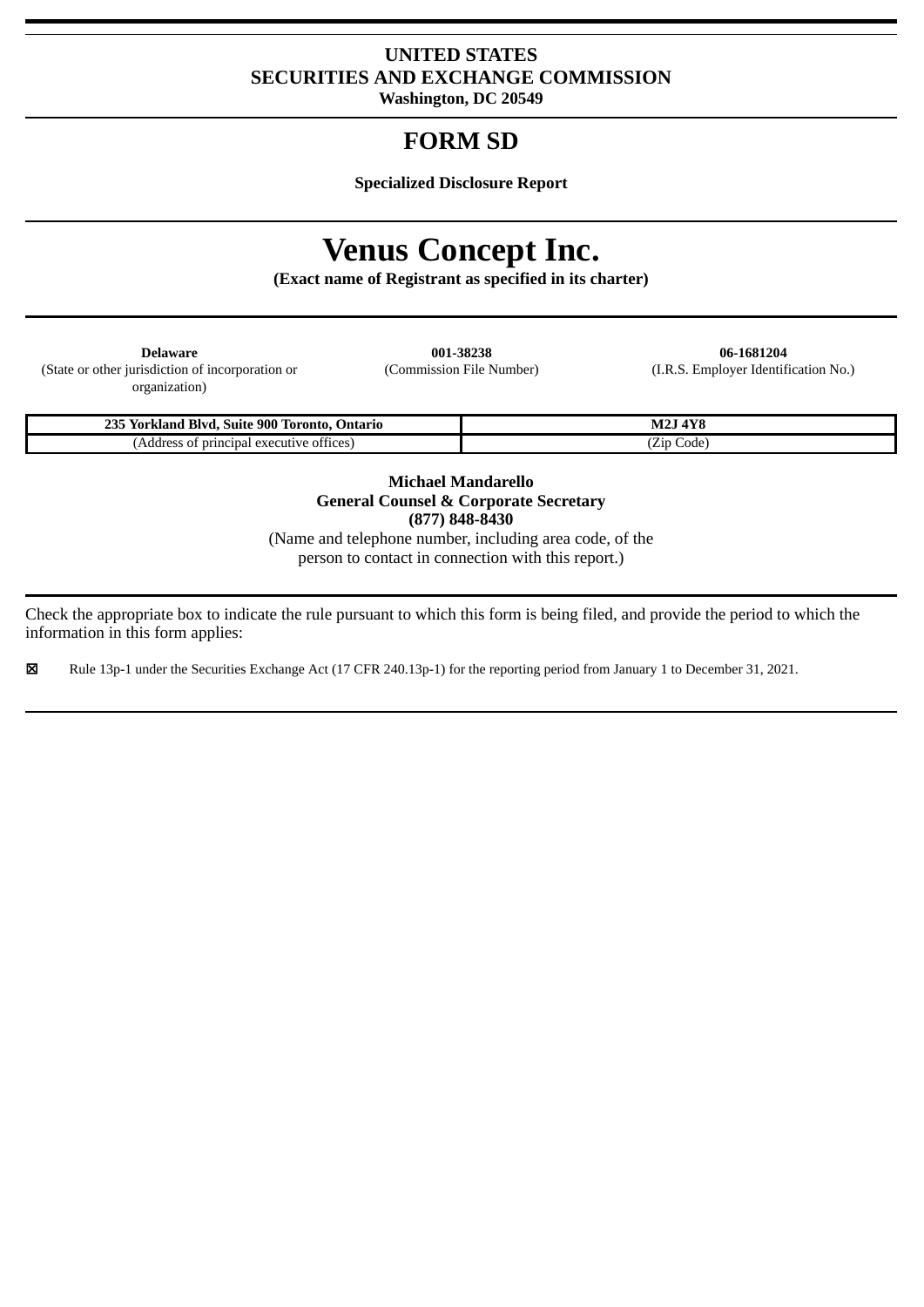#### **Section 1 Conflict Minerals Disclosure.**

#### **Item 1.01 Conflict Minerals Disclosure and Report.**

#### **Conflict Minerals Disclosure**

This conflict minerals disclosure included in this specialized disclosure report for the year ended December 31, 2021 is presented to comply with Rule 13p-1 under the Securities Exchange Act of 1934 (the "Rule"). The Securities and Exchange Commission ("SEC") adopted the Rule to implement reporting and disclosure requirements related to conflict minerals as directed by the Dodd-Frank Wall Street Reform and Consumer Protection Act of 2010 (the "Dodd-Frank Act"). The Dodd-Frank Act defines conflict minerals as cassiterite (tin), columbite-tanlite (tantalum), gold, wolframite (tungsten), (together, "3TG") or their derivatives (collectively "Conflict Minerals"). The covered countries for the purposes of the Rule are the Democratic Republic of the Congo, the Republic of the Congo, the Central African Republic, South Sudan, Uganda, Rwanda, Burundi, Tanzania, Zambia and Angola ("Covered Countries"). The Rule imposes certain reporting requirements on SEC registrants who manufacture or contract to manufacture products that include Conflict Minerals, if such Conflict Minerals are necessary to the functionality or production of the products.

If a registrant has reason to believe that any of the 3TGs necessary to the functionality or production of their products may have originated in the Covered Countries, or if they are unable to determine the country of origin of those minerals, then the registrant must exercise due diligence on the minerals' source and chain of custody and submit a Conflict Minerals Report to the SEC that includes a description of those due diligence measures. Consistent with the provisions of the Rule, neither this specialized disclosure report, nor our reasonable country of origin inquiry ("RCOI") has been audited by a third party.

Venus Concept Inc. ("Venus," "the Company," "we," "us," or "our") evaluated its product line and determined that within certain components and sub-components of these products, 3TG metals were necessary to the functionality or production of our products. Based on this assessment, we performed a RCOI in good faith, which we believe was appropriately designed to determine whether Conflict Minerals originated in the Covered Countries or are from recycled or scrap sources.

Our products contain hundreds of components that are sourced by our product manufacturers and/or suppliers. Venus does not directly source Conflict Minerals, and is many levels removed from mines, smelters or refiners that produce the metals used in Venus' products. While conducting our RCOI, we identified approximately 5 manufacturers or suppliers of our devices, components or sub-components which were identified as containing a 3TG metal. Venus utilized the reporting template created by the Responsible Minerals Initiative, which provides a common means for the collection of sourcing information on Conflict Minerals. We used the reporting templates and made inquiries of our manufacturers and suppliers of each device and component that contained a 3TG metal. The results of the data gathered were evaluated by a team comprised of operations personnel.

Based on the RCOI processes undertaken as described, the Company has in good faith concluded that it has no reason to believe that, for 2021, that any of its suppliers have supplied it with 3TG that either (i) originated in the Covered Countries or (ii) were not from scrap or recycled materials.

The above information and a copy of this Form SD may be found publicly on our website at https://ir.venusconcept.com/.

**Item 1.02 Exhibit.** Not required **Section 2 Exhibits. Item 2.01 Exhibits.** None